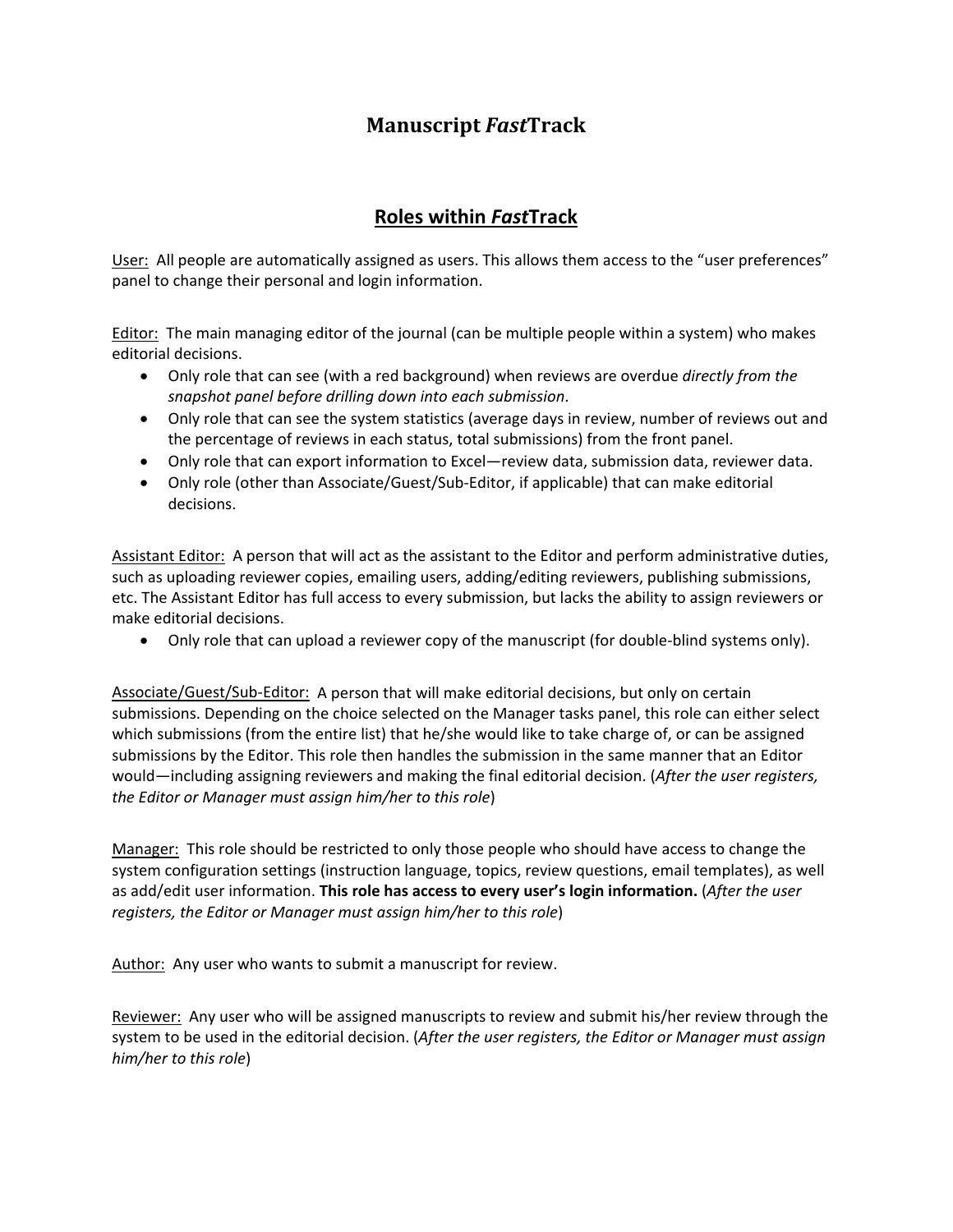## **Workflow in Manuscript** *Fast***Track**

- ❖ Submission of Manuscript
	- o Author registers on the main page. The only requirement for registration is to create a username and password and have a valid email address.
	- o Author signs in to FastTrack.
	- o From the "My Submissions" panel, Author clicks on "Submit a new document."

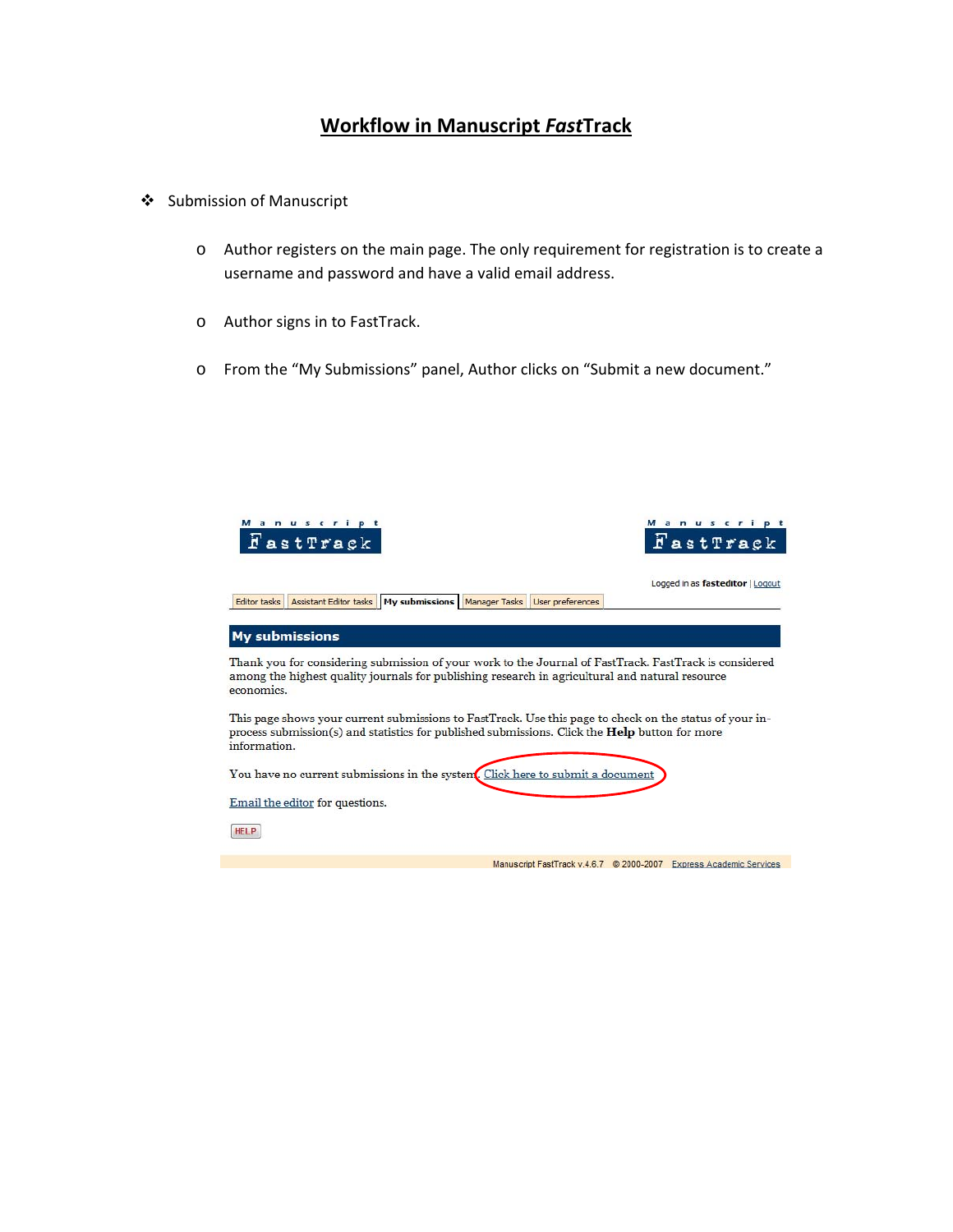o Submission form is displayed. Author fills out all information—Title, list of all authors, type of submission, topic(s) associated with the submission, notes (optional), file, checkbox available if the submission was invited.

| Manuscript<br>FastTrack                  |                        |                                                                                                                                                                                                                                                                                                                                                                                                                                                                                     |                                                                                                                                                                             |        |        |
|------------------------------------------|------------------------|-------------------------------------------------------------------------------------------------------------------------------------------------------------------------------------------------------------------------------------------------------------------------------------------------------------------------------------------------------------------------------------------------------------------------------------------------------------------------------------|-----------------------------------------------------------------------------------------------------------------------------------------------------------------------------|--------|--------|
| Editor tasks                             | Assistant Editor tasks |                                                                                                                                                                                                                                                                                                                                                                                                                                                                                     | Associate/Guest Editor tasks   My submissions   Manager Tasks   User preferences                                                                                            |        |        |
| Submit a new document                    |                        |                                                                                                                                                                                                                                                                                                                                                                                                                                                                                     |                                                                                                                                                                             |        |        |
| <b>Document details</b><br><b>Title:</b> |                        |                                                                                                                                                                                                                                                                                                                                                                                                                                                                                     |                                                                                                                                                                             |        |        |
| Author(s):                               |                        |                                                                                                                                                                                                                                                                                                                                                                                                                                                                                     |                                                                                                                                                                             |        |        |
|                                          |                        |                                                                                                                                                                                                                                                                                                                                                                                                                                                                                     | Enter author names separated by commas, for example: Dr. John Smith, Dr. Ted Jones, Fred Baily.                                                                             |        |        |
| Document type: [choose type] v           |                        |                                                                                                                                                                                                                                                                                                                                                                                                                                                                                     |                                                                                                                                                                             |        |        |
| Document topic(s):                       |                        | 1.00 General Economics and Teaching of Biotech<br>1.00 General Economics and Teaching of Biotech<br>1.10 Role of Economics, Role of Economists<br>1.20 Relation of Economics to Social Values<br><b>2.00 Consumer Economics</b><br>2.00 Consumer Economics<br>2.10 Analysis of Collective Decision Making<br>2.20 Analysis of Individual Decision Making<br>2.30 Information and Uncertainty / Food Labeling<br>2.40 Demographics<br>Ctrl-click to select/deselect multiple topics. |                                                                                                                                                                             | ▲<br>Ξ |        |
| <b>Document file:</b>                    |                        |                                                                                                                                                                                                                                                                                                                                                                                                                                                                                     |                                                                                                                                                                             |        | Browse |
| <b>Comments:</b>                         |                        | There is a 16 MB file upload size limit.                                                                                                                                                                                                                                                                                                                                                                                                                                            |                                                                                                                                                                             |        |        |
|                                          |                        |                                                                                                                                                                                                                                                                                                                                                                                                                                                                                     |                                                                                                                                                                             |        |        |
|                                          |                        |                                                                                                                                                                                                                                                                                                                                                                                                                                                                                     |                                                                                                                                                                             |        |        |
| <b>Invited document?</b>                 |                        |                                                                                                                                                                                                                                                                                                                                                                                                                                                                                     | Enter any comments including suggested reviewers with complete contact information.<br>Check this box if you were invited by the journal editor(s) to submit this document. |        |        |
| <b>Submit document</b>                   | Cancel                 |                                                                                                                                                                                                                                                                                                                                                                                                                                                                                     |                                                                                                                                                                             |        |        |
|                                          |                        |                                                                                                                                                                                                                                                                                                                                                                                                                                                                                     |                                                                                                                                                                             |        |        |

 $HELP$ 

*Automatic emails sent after submission:* 

- 9 *the Author will receive an email confirming the submission*
- 9 *the Editor and Assistant Editor receive emails indicating that a new submission has been received*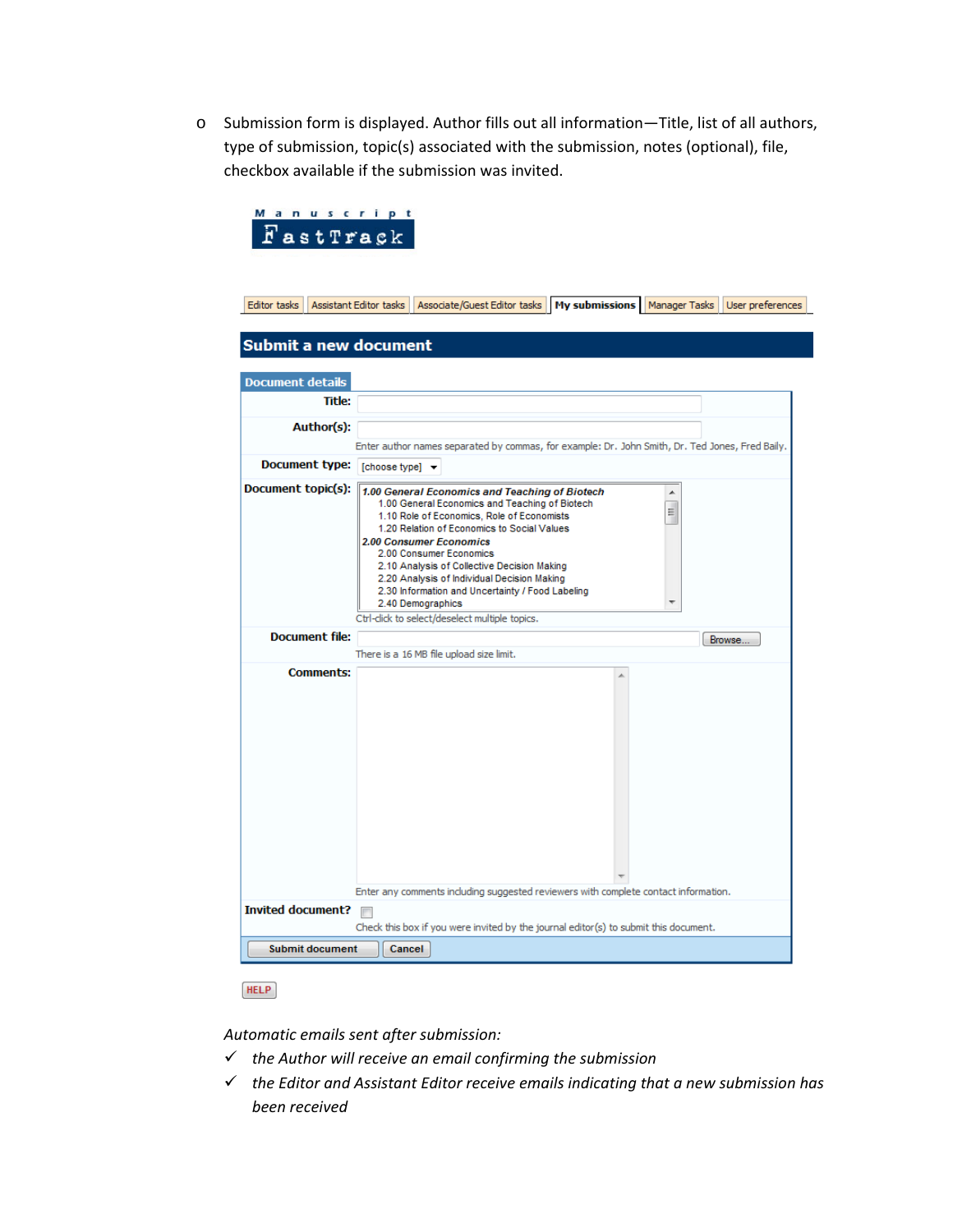- **❖** For double-blind review process only: Upload Reviewer File
	- o Assistant Editor logs in to move submission into next phase by uploading a reviewer copy of the submission. (Note: if you are an Editor and don't have an assistant that will be doing this step, assign yourself as an Assistant Editor ALSO in the system so that you may perform this task.)
	- o To do this, from the Assistant Editor panel, click on the submission id #. On this page, go to the Files table (s econd table, after submiss sion details).
	- o In the first column, click on the hyperlinked original file.

| Manuscript<br>FastTrack                              |                                                                                                                                                                                                        |                                                     |                    | Manuscript<br>FastTrack                                                                   |                                  |
|------------------------------------------------------|--------------------------------------------------------------------------------------------------------------------------------------------------------------------------------------------------------|-----------------------------------------------------|--------------------|-------------------------------------------------------------------------------------------|----------------------------------|
| Editor tasks                                         | Assistant Editor tasks   My submissions                                                                                                                                                                | Manager Tasks User preferences                      |                    |                                                                                           | Logged in as fasteditor   Logout |
| <b>Submission 2008-0021:</b>                         | Testing multiple reviewer documents 2                                                                                                                                                                  |                                                     |                    |                                                                                           |                                  |
| <b>Submission summary</b>                            |                                                                                                                                                                                                        |                                                     |                    |                                                                                           |                                  |
| <b>Submission ID: 2008-0021</b>                      |                                                                                                                                                                                                        |                                                     |                    |                                                                                           |                                  |
|                                                      | Corresponding author: George Chronis (george) $\boxtimes$                                                                                                                                              |                                                     |                    |                                                                                           |                                  |
|                                                      | Title: Testing multiple reviewer documents 2                                                                                                                                                           |                                                     |                    |                                                                                           |                                  |
|                                                      | Author(s): GEorge Chronis                                                                                                                                                                              |                                                     |                    |                                                                                           |                                  |
| <b>Type: Article</b>                                 |                                                                                                                                                                                                        |                                                     |                    |                                                                                           |                                  |
| Submission date: 10/30/08 7:00pm                     |                                                                                                                                                                                                        |                                                     |                    |                                                                                           |                                  |
| <b>Workflow status: Submitted</b>                    |                                                                                                                                                                                                        |                                                     |                    |                                                                                           |                                  |
| Delegated to: $-$                                    |                                                                                                                                                                                                        |                                                     |                    |                                                                                           |                                  |
|                                                      | <b>Basic actions:</b> Edit submission details<br>Archive submission<br>Delete submission<br>Send email                                                                                                 |                                                     |                    |                                                                                           |                                  |
|                                                      | Editor actions: Delegate submission to subeditor<br>[process reviewer copy in Files table to enable reviewer assignment]<br><b>Accept submission</b><br>Reject submission<br>Reject w/ resubmit option |                                                     |                    |                                                                                           |                                  |
| <b>Files</b>                                         |                                                                                                                                                                                                        |                                                     |                    |                                                                                           |                                  |
| All processed files are viewable by the author. Only |                                                                                                                                                                                                        |                                                     |                    | assessed files may be shown to reviewers. Roll mouse over file name to see a description. |                                  |
| <b>Original File</b>                                 | <b>Processed File</b>                                                                                                                                                                                  | <b>File Type</b>                                    | <b>Uploaded by</b> | <b>Viewable by</b>                                                                        | <b>Actions</b>                   |
| Robotic Manipulators 1.rtf                           | Process reviewer copy                                                                                                                                                                                  | Manuscript                                          | George Chronis     |                                                                                           |                                  |
| <b>Add another file</b>                              |                                                                                                                                                                                                        |                                                     |                    |                                                                                           |                                  |
|                                                      |                                                                                                                                                                                                        |                                                     |                    |                                                                                           |                                  |
| <b>Workflow history</b>                              |                                                                                                                                                                                                        |                                                     |                    |                                                                                           |                                  |
| <b>Date</b><br>10/30/08 7:00pm                       | <b>User ID</b><br>george                                                                                                                                                                               | <b>Description</b><br>Transion: 2008-0021 submitted |                    |                                                                                           |                                  |
| <b>Return to submission list</b>                     | <b>HELP</b>                                                                                                                                                                                            |                                                     |                    |                                                                                           |                                  |
|                                                      |                                                                                                                                                                                                        |                                                     |                    | Manuscript FastTrack v.4.6.7 @ 2000-2007 Express Academic Services                        |                                  |

- o Save the file to your desktop.
- $\circ$  Open the file and strip out any personal information within the file—this could be many places (within the acknowledgements, author information, file properties, etc.) so make sure you clear everything.
- o Save t his revised fil e on your des sktop. *You m ight consider r having a nam ming convent tionfor the ese files.*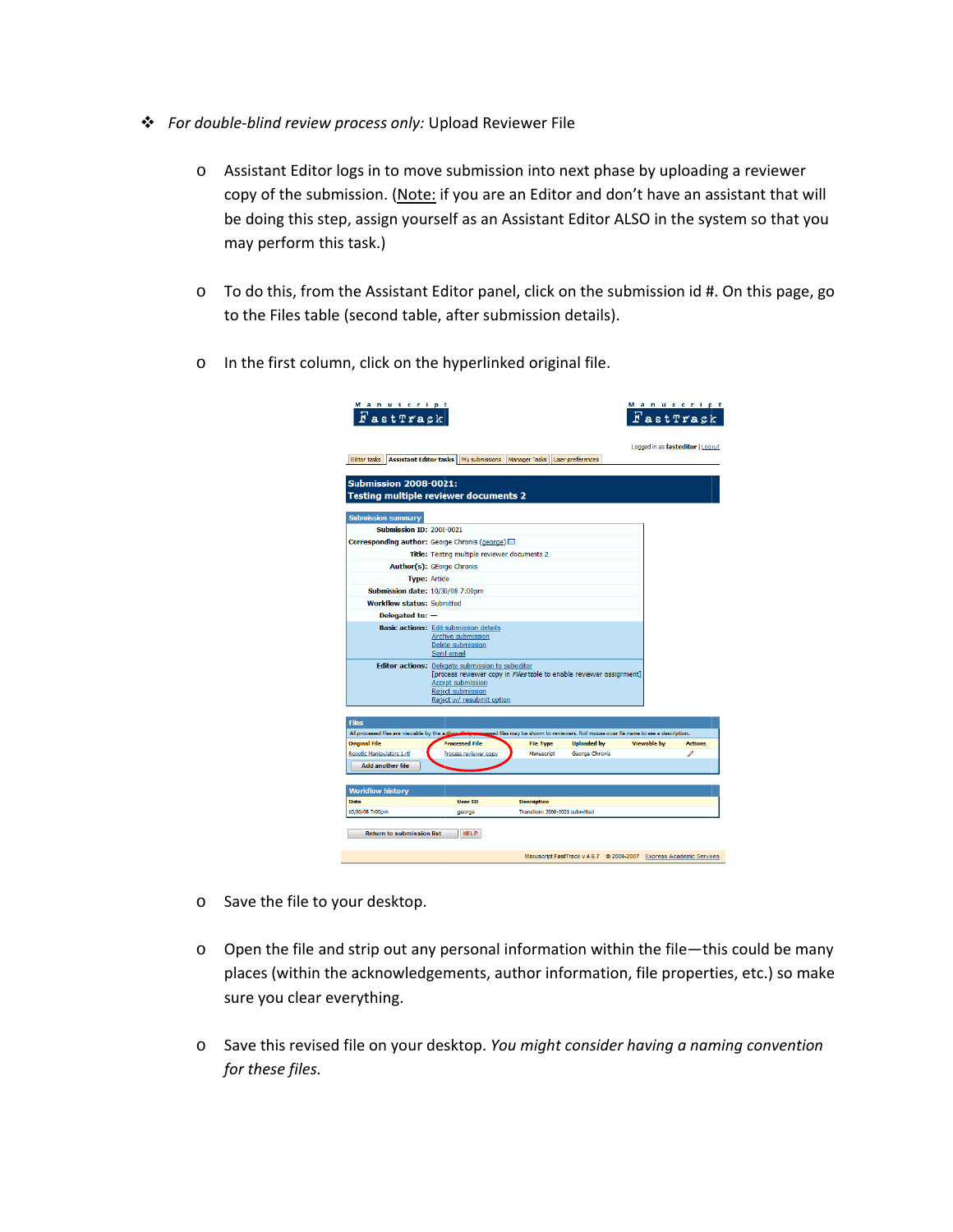- o In FastTrack, click on the link next to the original file—the link that says "Process reviewer copy." This brings up a place to upload a file.
- o Upload the saved, revised file from your desktop and click Upload file.

| Manuscript<br>FastTrack                                |                                          | Manuscript<br>FastTrack          |
|--------------------------------------------------------|------------------------------------------|----------------------------------|
| Editor tasks   Assistant Editor tasks   My submissions | Manager Tasks<br>User preferences        | Logged in as fasteditor   Logout |
| Upload a reviewer copy for submission 2008-0021        |                                          |                                  |
| <b>Upload reviewer file</b>                            |                                          |                                  |
| File:<br>Browse<br><b>Upload file</b><br>Cancel        |                                          |                                  |
|                                                        |                                          |                                  |
|                                                        | Manuscript FastTrack v.4.6.7 © 2000-2007 | <b>Express Academic Services</b> |

*Automatic email sent:*

9 *The Editor and Assistant Editor receive an email indicating that the reviewer copy has been uploaded and reviewers may know be assigned.*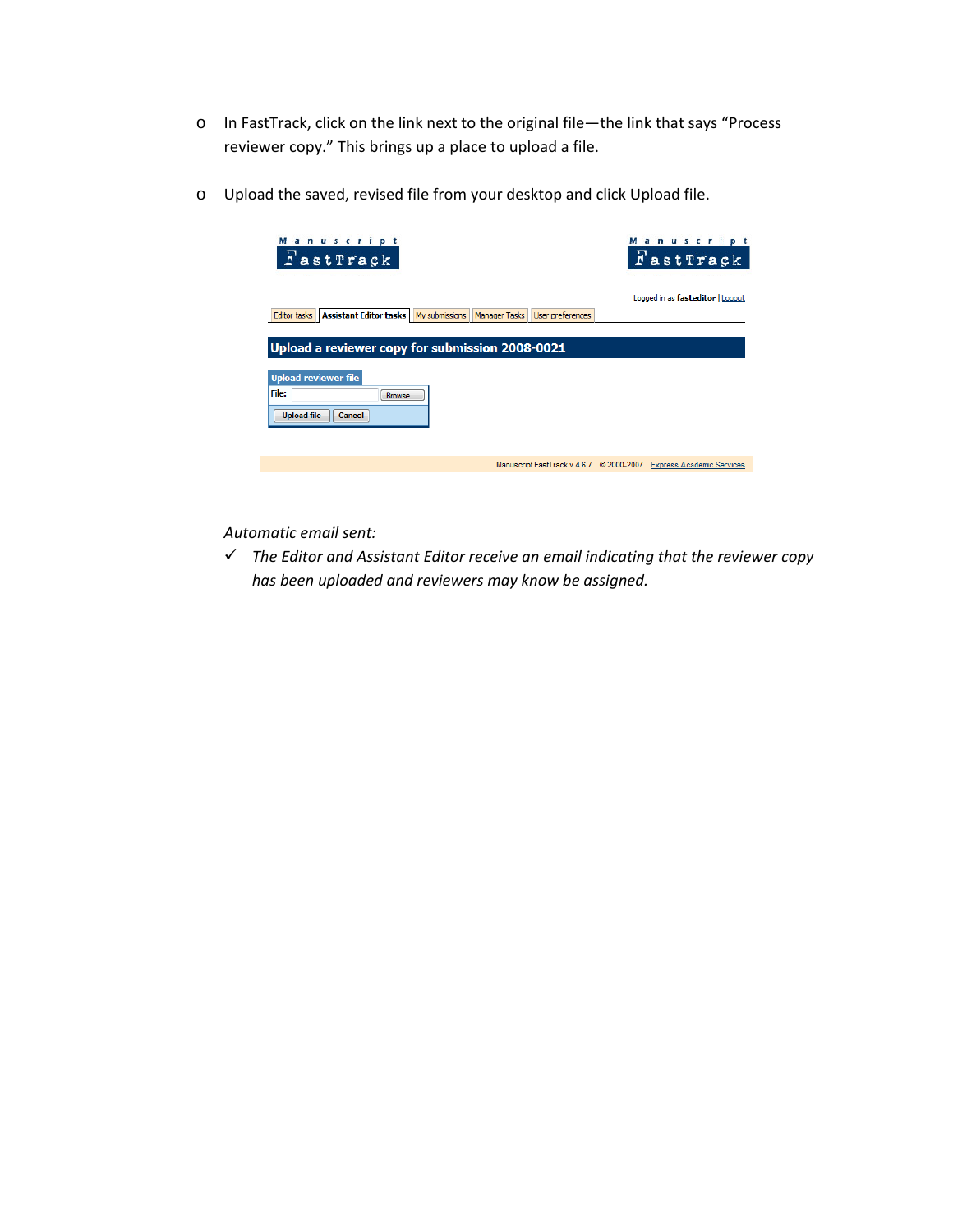- ❖ Assign Reviewers
	- o The Editor may now log in and assign reviewers for the submission.
	- o From the Editor panel, click on the submission id.
	- o In the first box, in the Editor Actions section, click on "select/assign reviewers."

|                                                                       | Manuscript<br>FastTrack                       |                      |                                                |                                                                                                                                                 |                |                      |                  | Manuscript<br>r astTrack                  |  |
|-----------------------------------------------------------------------|-----------------------------------------------|----------------------|------------------------------------------------|-------------------------------------------------------------------------------------------------------------------------------------------------|----------------|----------------------|------------------|-------------------------------------------|--|
| <b>Editor tasks</b>                                                   | <b>Assistant Editor tasks</b>                 |                      |                                                | Associate/Guest Editor tasks                                                                                                                    | My submissions | <b>Manager Tasks</b> | User preferences | Logged in as Lauren   Logout              |  |
|                                                                       |                                               |                      |                                                |                                                                                                                                                 |                |                      |                  |                                           |  |
| <b>Submission 2008-0021:</b><br>Testing multiple reviewer documents 2 |                                               |                      |                                                |                                                                                                                                                 |                |                      |                  |                                           |  |
|                                                                       |                                               |                      |                                                |                                                                                                                                                 |                |                      |                  |                                           |  |
| <b>Submission summary</b>                                             |                                               |                      |                                                |                                                                                                                                                 |                |                      |                  |                                           |  |
|                                                                       | <b>Submission ID: 2008-0021</b>               |                      |                                                |                                                                                                                                                 |                |                      |                  |                                           |  |
| Corresponding author: George Chronis (george)                         |                                               |                      |                                                |                                                                                                                                                 |                |                      |                  |                                           |  |
|                                                                       |                                               |                      |                                                | Title: Testing multiple reviewer documents 2                                                                                                    |                |                      |                  |                                           |  |
|                                                                       | Author(s): GEorge Chronis                     |                      |                                                |                                                                                                                                                 |                |                      |                  |                                           |  |
|                                                                       | <b>Type: Article</b>                          |                      |                                                |                                                                                                                                                 |                |                      |                  |                                           |  |
|                                                                       | <b>Submission date: 10/30/08 7:00pm</b>       |                      |                                                |                                                                                                                                                 |                |                      |                  |                                           |  |
|                                                                       | Workflow status: Reviewers not yet assigned   |                      |                                                |                                                                                                                                                 |                |                      |                  |                                           |  |
|                                                                       | Delegated to: $-$                             |                      |                                                |                                                                                                                                                 |                |                      |                  |                                           |  |
|                                                                       | <b>Basic actions:</b> Edit submission details |                      |                                                |                                                                                                                                                 |                |                      |                  |                                           |  |
|                                                                       |                                               |                      | Archive submission                             |                                                                                                                                                 |                |                      |                  |                                           |  |
|                                                                       |                                               | Send email           | Delete submission                              |                                                                                                                                                 |                |                      |                  |                                           |  |
|                                                                       |                                               |                      |                                                | Editor actions: Delegate submission to subeditor                                                                                                |                |                      |                  |                                           |  |
|                                                                       |                                               |                      | Select/assign reviewers                        |                                                                                                                                                 |                |                      |                  |                                           |  |
|                                                                       |                                               |                      | <b>Accept submission</b>                       |                                                                                                                                                 |                |                      |                  |                                           |  |
|                                                                       |                                               |                      | Reject submission<br>Reject w/ resubmit option |                                                                                                                                                 |                |                      |                  |                                           |  |
|                                                                       |                                               |                      |                                                |                                                                                                                                                 |                |                      |                  |                                           |  |
| <b>Files</b>                                                          |                                               |                      |                                                |                                                                                                                                                 |                |                      |                  |                                           |  |
|                                                                       |                                               |                      |                                                | All processed files are viewable by the author. Only processed files may be shown to reviewers. Roll mouse over file name to see a description. |                |                      |                  |                                           |  |
| <b>Original File</b>                                                  | <b>Processed File</b>                         |                      |                                                |                                                                                                                                                 |                |                      |                  | File Type Uploaded by Viewable by Actions |  |
| 1.rdf                                                                 |                                               | 2008 10 15 14 49.rtf |                                                | Robotic Manipulators ChatLog Training on FastTrack for Journals at Sam Houston State Univ                                                       |                | Manuscript George    | Chronis          |                                           |  |
| <b>Add another file</b>                                               |                                               |                      |                                                |                                                                                                                                                 |                |                      |                  |                                           |  |
| <b>Workflow history</b>                                               |                                               |                      |                                                |                                                                                                                                                 |                |                      |                  |                                           |  |
|                                                                       |                                               | User ID              |                                                | <b>Description</b>                                                                                                                              |                |                      |                  |                                           |  |
| Date                                                                  |                                               |                      |                                                |                                                                                                                                                 |                |                      |                  |                                           |  |
| 10/30/08 7:00pm                                                       |                                               | george               |                                                | Transition: 2008-0021 submitted                                                                                                                 |                |                      |                  |                                           |  |

- o On this page, you'll see the topics associated with this manuscript reprinted at the top of the page. *This information is used to match potential reviewers to this particular submission, given the reviewer's interests he/she indicated when establishing his/her account.*
- o Next, there are two options to select reviewers:
	- **If you have someone in mind, you can start typing the name in the box. As you** type, the system will narrow the search according to those that match what you've already typed. Alternatively, you can search by a specific topic, which will show only the reviewers who have indicated that this topic is one they are interested in.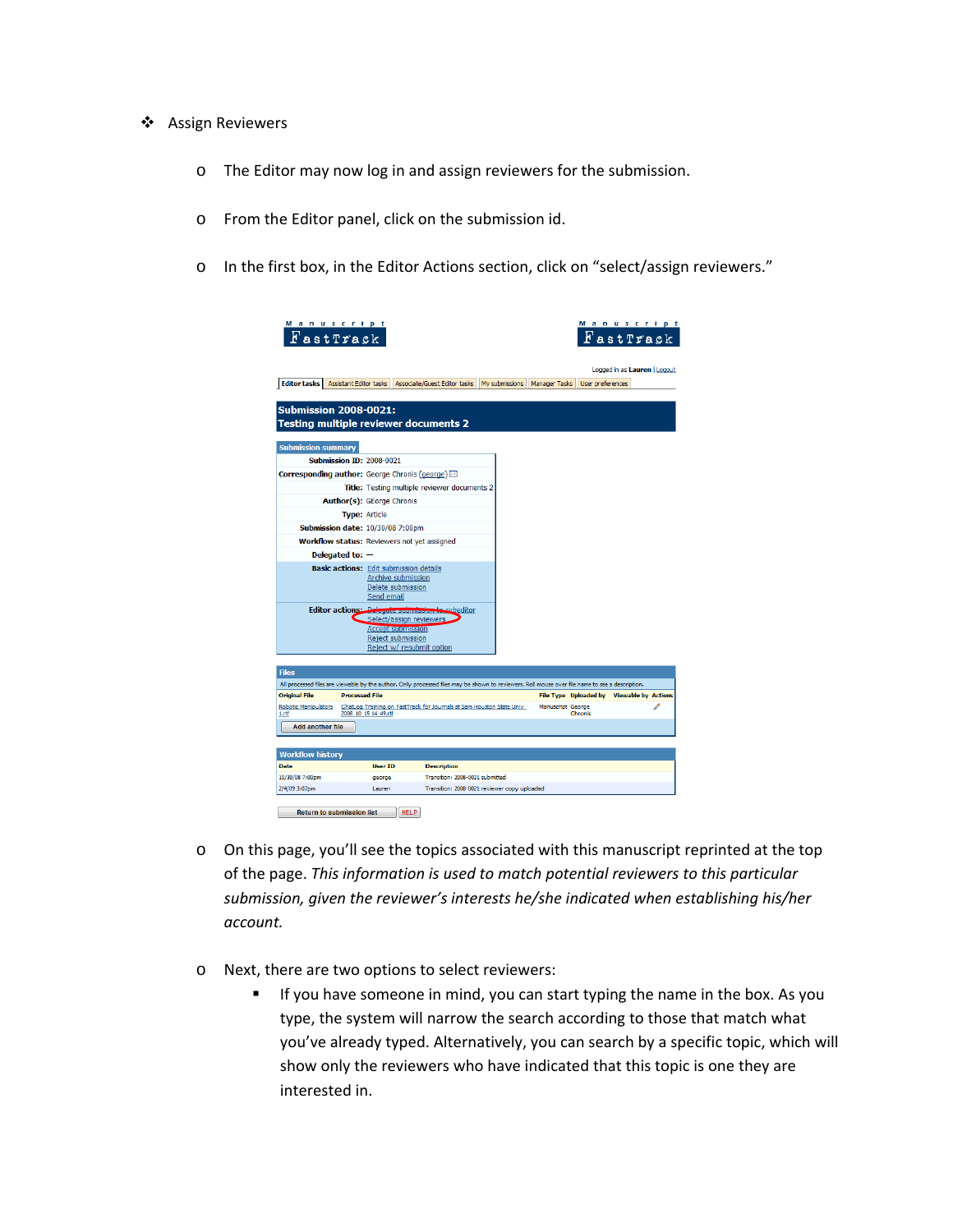| Manuscript                                                      | FastTrack                                                                                                                                                                                                                        |                   |                                                                                                |                                                                    | Manuscript<br>FastTrack      |
|-----------------------------------------------------------------|----------------------------------------------------------------------------------------------------------------------------------------------------------------------------------------------------------------------------------|-------------------|------------------------------------------------------------------------------------------------|--------------------------------------------------------------------|------------------------------|
| <b>Editor tasks</b>                                             | <b>Assistant Editor tasks</b><br>Associate/Guest Editor tasks                                                                                                                                                                    |                   | My submissions<br><b>Manager Tasks</b>                                                         | User preferences                                                   | Logged in as Lauren   Logout |
|                                                                 | Select reviewers for submission 2008-0021:<br>Testing multiple reviewer documents 2                                                                                                                                              |                   |                                                                                                |                                                                    |                              |
| <b>Submission topics:</b>                                       |                                                                                                                                                                                                                                  |                   |                                                                                                |                                                                    |                              |
|                                                                 | ■ 1.00 General Economics and Teaching of Biotech                                                                                                                                                                                 |                   |                                                                                                |                                                                    |                              |
| Search/filter reviewer list<br><b>Reviewer name</b>             |                                                                                                                                                                                                                                  |                   |                                                                                                |                                                                    |                              |
|                                                                 | <b>Start Typing Above</b>                                                                                                                                                                                                        |                   |                                                                                                |                                                                    |                              |
| (or) Topic<br>Search/filter                                     | Show all<br>Add new reviewer                                                                                                                                                                                                     |                   |                                                                                                |                                                                    |                              |
| Select potential reviewers                                      | Reviewers ordered by preferenceRank. To select potential reviewers for this submission, check the box(es) next to the appropriate name(s), then click<br>the "Add to potential reviewers list" button at the bottom of the list. |                   |                                                                                                |                                                                    |                              |
| <b>Reviewer</b> <sup>1</sup>                                    | Topics & matches                                                                                                                                                                                                                 | <b>Preference</b> |                                                                                                | Review history ▼ Avg. completion time▲                             | Score Motes                  |
| <b>Fast Reviewer</b><br>(fastreviewer)                          | 1.00 General Economics and<br><b>Teaching of Biotech</b><br>1.10 Role of Economics, Role of<br><b>Fronomists</b><br>1.20 Relation of Economics to<br>Social Values<br>Topic match score: 0.67                                    | ٩                 | Pending: 3<br>Completed: 4<br>Declined: 2<br>Expired: 0<br>Total: 9<br>Completion score: 13.71 | 3.0 days                                                           | 23.4                         |
| <b>Bob Dylan</b><br>(DylanB)<br><b>Utah State</b><br>University | Topic match score: 0                                                                                                                                                                                                             | 4                 | Pending: 1<br>Completed: 0<br>Declined: 0<br>Expired: 0<br>Total: 1<br>Completion score: 26.11 |                                                                    | 30.1                         |
|                                                                 | Add to potential reviewers list                                                                                                                                                                                                  |                   |                                                                                                |                                                                    |                              |
|                                                                 |                                                                                                                                                                                                                                  |                   |                                                                                                | Manuscript EastTrack v 4.6.7 @ 2000-2007 Express Academic Services |                              |

- You can search the full list of the potential reviewers and place a check mark in the box to the left of the name. Each column is sortable by clicking on the blue arrow at the top of each column. You can sort by:
	- Reviewer last name
	- Topics associated with each reviewer (those that are matched to the submission's topics will show up in bold and will add to the topic match score)
	- Preference—you can assign a preference to each reviewer, from 0‐10. This is done on from the Editor panel…add/edit reviewer link.
	- Review history
	- Average completion time of previous review assignments
	- Score—a compilation of topics & matches, preference, and review history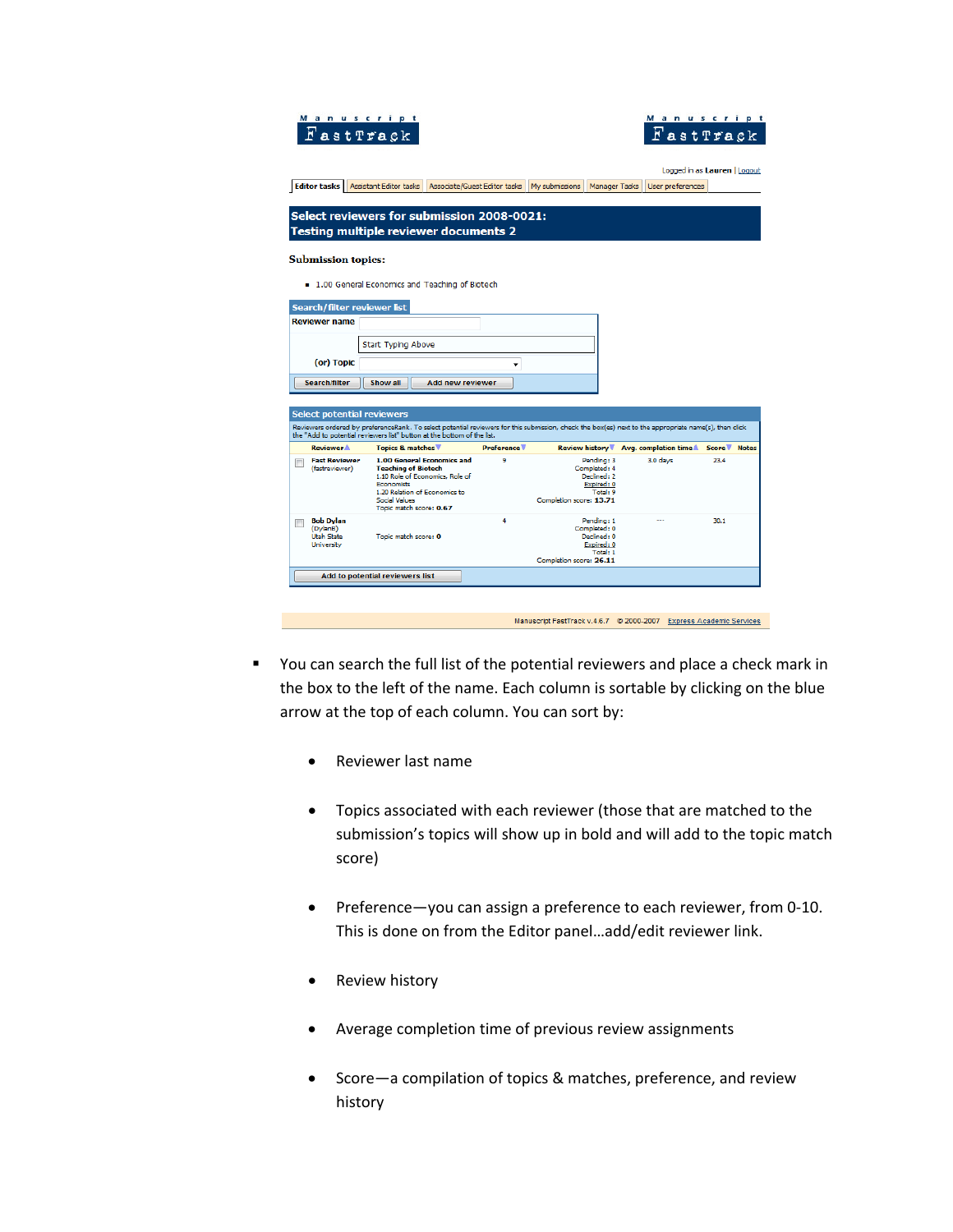o After clicking on "add to potential reviewers list," the selected reviewers will appear in a "potential reviewers for this submission" box at the top of the page. You can add to the list by following the above steps, you can clear anyone by unselecting the check box next to the name, or you can click on "make assignments" to go to the next step.

|                                          | <b>Editor tasks   Assistant Editor tasks  </b>                                                             |                                                                                                        | Associate/Guest Editor tasks                | My submissions                                                                                                                                        | Manager Tasks<br>User preferences | Lugged in as Lauren   Luguat |              |
|------------------------------------------|------------------------------------------------------------------------------------------------------------|--------------------------------------------------------------------------------------------------------|---------------------------------------------|-------------------------------------------------------------------------------------------------------------------------------------------------------|-----------------------------------|------------------------------|--------------|
| Selected reviewers                       |                                                                                                            | Select reviewers for submission 2008-0021:<br><b>Testing multiple reviewer documents 2</b>             |                                             |                                                                                                                                                       |                                   |                              |              |
| appear in a separate                     | <b>Submission topics:</b>                                                                                  |                                                                                                        |                                             |                                                                                                                                                       |                                   |                              |              |
| table. When all have                     |                                                                                                            | ■ 1.00 General Economics and Teaching of Biotech                                                       |                                             |                                                                                                                                                       |                                   |                              |              |
| been selected, you can                   |                                                                                                            | <b>Potential reviewers for this submission</b>                                                         |                                             |                                                                                                                                                       |                                   |                              |              |
| make assignments.                        | edit/send review assignment letters.                                                                       |                                                                                                        |                                             | To remove potential reviewer(s) from this list, uncheck the box(es) next to the reviewer name(s) and click "Refresh". Click "Make assignments" to     |                                   |                              |              |
|                                          | <b>Reviewer</b>                                                                                            | <b>Preference</b>                                                                                      | <b>Topic match score</b>                    | <b>Completion score</b>                                                                                                                               | <b>Avg.</b> completion time       | <b>Total score</b>           | <b>Notes</b> |
|                                          | <b>Fast Reviewer</b><br>$\overline{\mathsf{v}}$                                                            | 9                                                                                                      | 0.67                                        | 13.71                                                                                                                                                 | 3.0 days                          | 23.4                         |              |
| You can continue to<br>select additional | Refresh<br>Clear all<br>Search/filter reviewer list<br><b>Reviewer name</b><br>(or) Topic<br>Search/filter | Start Typing Above<br>Show all                                                                         | <b>Make assignments</b><br>Add new reviewer |                                                                                                                                                       |                                   |                              |              |
| reviewers.                               |                                                                                                            |                                                                                                        |                                             |                                                                                                                                                       |                                   |                              |              |
|                                          | <b>Select potential reviewers</b>                                                                          |                                                                                                        |                                             | Reviewers ordered by preferenceRank. To select potential reviewers for this submission, check the box(es) next to the appropriate name(s), then click |                                   |                              |              |
|                                          | <b>Reviewer</b> <sup>1</sup>                                                                               | the "Add to potential reviewers list" button at the bottom of the list.<br><b>Topics &amp; matches</b> | <b>Preference</b>                           | Review history                                                                                                                                        | Avg. completion time.             | Score <sup>V</sup>           | <b>Notes</b> |
|                                          | <b>Bob Dylan</b><br>(DylanB)<br><b>Utah State</b><br>University                                            | Topic match score: 0                                                                                   | Δ                                           | Pending: 1<br>Completed: 0<br>Declined: 0<br>Expired: 0<br>Total: 1<br>Completion score: 26.11                                                        |                                   | 30.1                         |              |
|                                          |                                                                                                            | Add to potential reviewers list                                                                        |                                             |                                                                                                                                                       |                                   |                              |              |
|                                          |                                                                                                            |                                                                                                        |                                             | Manuscript FastTrack v.4.6.7 @ 2000-2007 Express Academic Services                                                                                    |                                   |                              |              |

o From this page, you can assign ALL the reviewers in the list or send the email to each individual reviewer.

|                             |                                        | Manuscript<br>FastTrack                       |                                                                                           |                                               |                                                                                                                                                                                                                                                                                                                                                                                                                                                                                                                                                                                                                                                |                    | Manuscript<br>FastTrack      |                              |
|-----------------------------|----------------------------------------|-----------------------------------------------|-------------------------------------------------------------------------------------------|-----------------------------------------------|------------------------------------------------------------------------------------------------------------------------------------------------------------------------------------------------------------------------------------------------------------------------------------------------------------------------------------------------------------------------------------------------------------------------------------------------------------------------------------------------------------------------------------------------------------------------------------------------------------------------------------------------|--------------------|------------------------------|------------------------------|
|                             | <b>Editor tasks</b>                    | Assistant Editor tasks                        |                                                                                           | Associate/Guest Editor tasks   My submissions | <b>Manager Tasks</b>                                                                                                                                                                                                                                                                                                                                                                                                                                                                                                                                                                                                                           | User preferences   | Logged in as Lauren   Logout |                              |
|                             |                                        |                                               | Assign reviewers to submission 2008-0021:<br><b>Testing multiple reviewer documents 2</b> |                                               |                                                                                                                                                                                                                                                                                                                                                                                                                                                                                                                                                                                                                                                |                    |                              |                              |
| Click here to<br>assign all | <b>Assign new reviewers</b>            | "Clear all" button at the bottom of the list. |                                                                                           |                                               | This list shows the potential reviewers selected for this submission. To use a customizable message to assign an individual reviewer, click the "Assign this<br>reviewer" link in the far right column of that reviewer's row. To assign all of these reviewers at once, using a generic (non-customizable) request<br>message, click the "Assign all" button at the bottom of the list. Note that assigning all reviewers this way will clear the list, so if you wish to send<br>customized messages to some reviewers, you will need to individually assign those reviewers first. To clear the list without assigning reviewers, click the |                    |                              | Click here to<br>assign this |
|                             | <b>Reviewer</b>                        | <b>Preference</b>                             | <b>Topic match score</b>                                                                  | <b>Completion score</b>                       | Avg. completion time                                                                                                                                                                                                                                                                                                                                                                                                                                                                                                                                                                                                                           | <b>Total score</b> |                              | single reviewer              |
| reviewers                   | <b>Fast Reviewer</b><br>(fastreviewer) | ۰                                             | 0.67                                                                                      | 13.71                                         | 3.0 days                                                                                                                                                                                                                                                                                                                                                                                                                                                                                                                                                                                                                                       | 22.7               | Assign this<br>reviewer      |                              |
|                             |                                        | <b>Review deadline for all reviewers: 1</b>   | days                                                                                      |                                               |                                                                                                                                                                                                                                                                                                                                                                                                                                                                                                                                                                                                                                                |                    |                              |                              |
|                             | <b>Assignall</b>                       | Clear all<br>Cancel                           |                                                                                           |                                               |                                                                                                                                                                                                                                                                                                                                                                                                                                                                                                                                                                                                                                                |                    |                              |                              |
|                             | Cancel                                 |                                               |                                                                                           |                                               |                                                                                                                                                                                                                                                                                                                                                                                                                                                                                                                                                                                                                                                |                    |                              |                              |
|                             |                                        |                                               |                                                                                           |                                               | Manuscript FastTrack v.4.6.7 @ 2000-2007 Express Academic Services                                                                                                                                                                                                                                                                                                                                                                                                                                                                                                                                                                             |                    |                              |                              |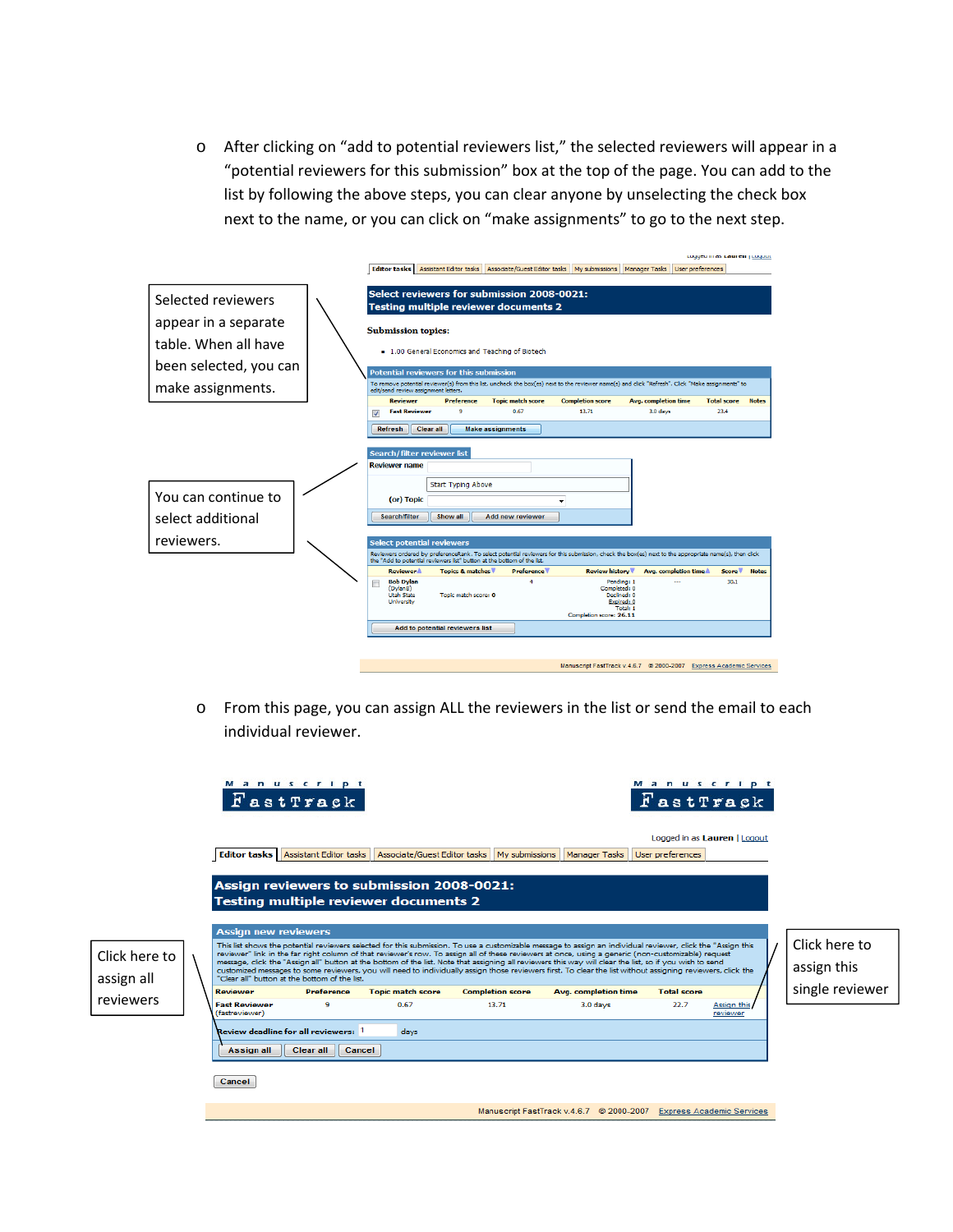- Assign all: By clicking the "assign all" button at the bottom of this box, the template email is sent out to all reviewers you have selected. It will automatically fill in the reviewer's name and login info, as well as the review deadline according to what you have in the system configurations. You do not have a chance to edit it prior to the email being sent.
	- *If you want to select a different review deadline than is in the system, you may do so by changing the number in the box prior to clicking "assign all."*
- Assign this reviewer: By clicking this link on the far right side next to each reviewer, the reviewer request template is pulled up. Here, you can edit the template as you would like *for the selected reviewer only*. Click on "preview request letter" and then "send review request letter" when all changes have been made.
	- *If you want to select a different review deadline than is in the system FOR THIS REVIEWER ONLY, you may do so by changing the number in the box at the top of the letter and then clicking "update deadline date in letter" prior to editing the letter.*
- o After assigning an individual reviewer, you can click "assign other reviewers"
- o Now, if you return to the submission, you will see several changes:
	- A new table has been added: "assigned reviewers"
	- **Workflow history has been updated to include when reviewers were assigned**
	- A new table has been added: "email history"

*No automatic emails sent out at this phase—just the emails to reviewers that were prompted by the Editor.*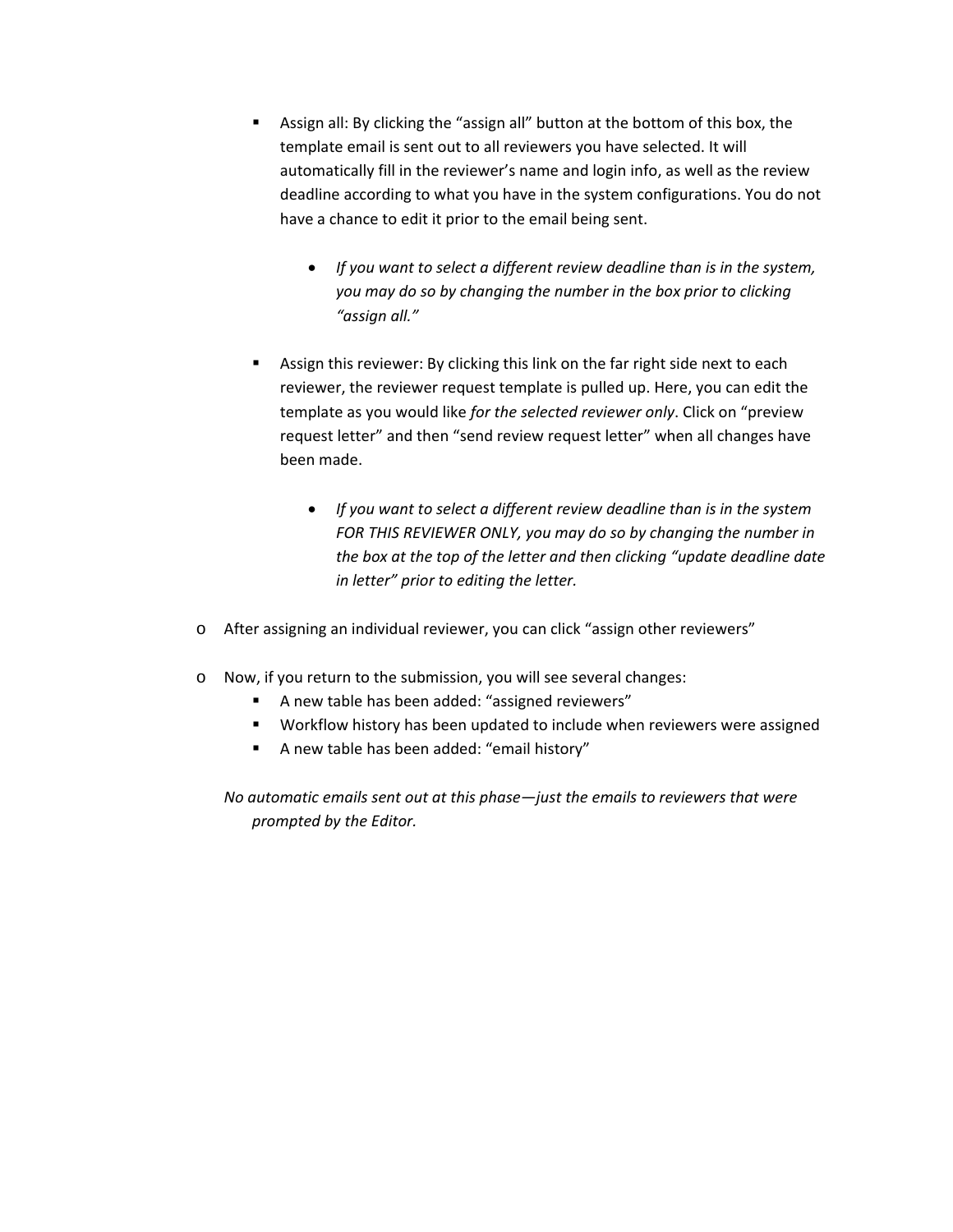- ❖ Reviewers Take Action
	- o The Reviewer receives an email with several links:
		- **•** Decline the review
		- Retrieve a copy of the manuscript
		- **Review the manuscript**
		- **Log into the system**



o **If the Reviewer wishes to decline the review,** he/she can either click on the link in the email OR log into the system and, on the "my review assignments" panel, click on *Decline review* for that submission. For either of these two actions, the Editor and Assistant Editor receive an email indicating this. The Reviewer has no further obligations.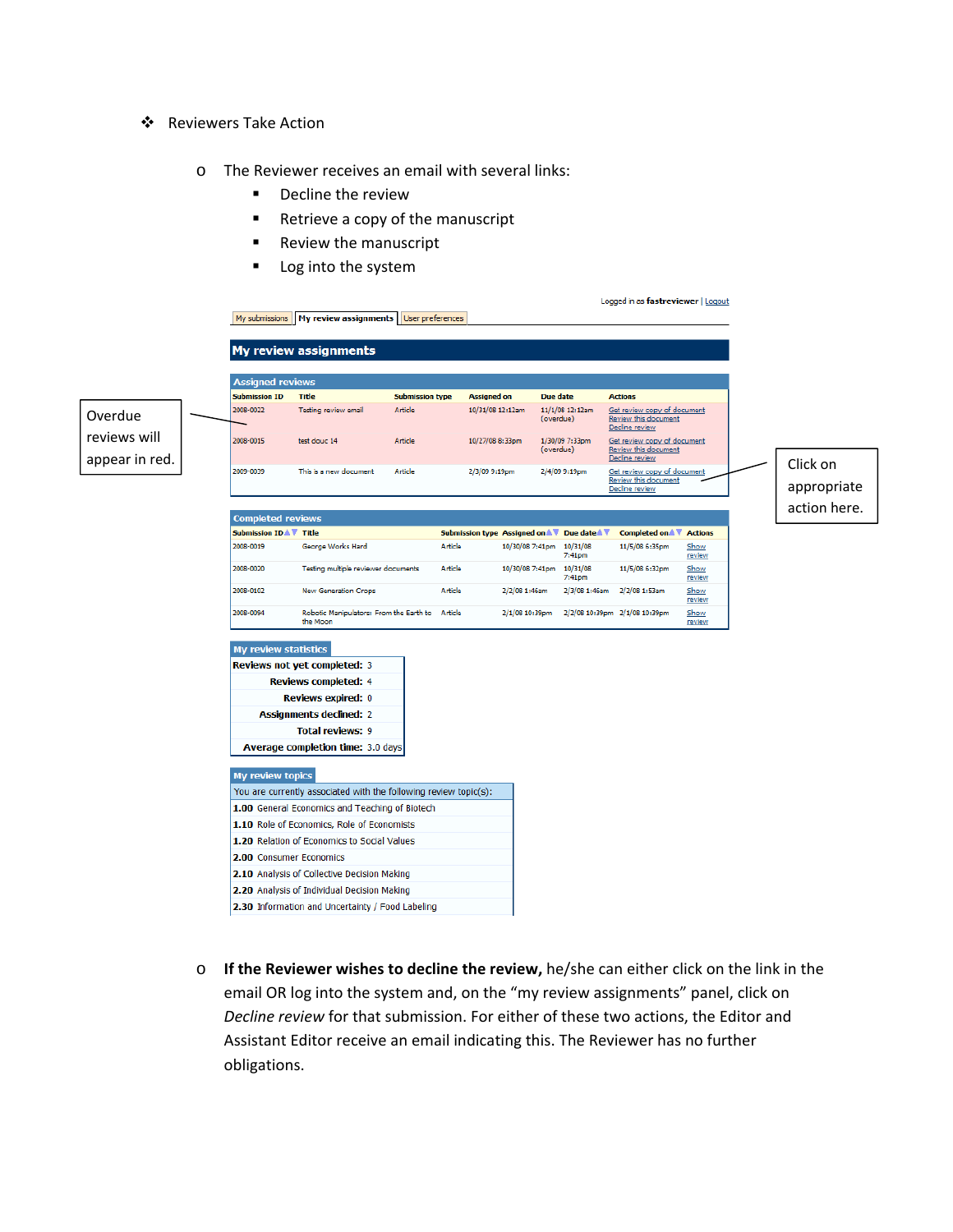- o **If the Reviewer wants to obtain the manuscript to review,** he/she can either click on the link in the email OR log into the system and, on the "my review assignments" panel, click on *Get review copy of document* for that submission. For either of these two actions, the Reviewer will be able to download the reviewer copy of the manuscript and can either read it on the screen or save to the desktop.
- o **If the Reviewer is ready to review the manuscript,** he/she can either click on the link in the email OR log into the system and, on the "my review assignments" panel, click on *Review this document* for that submission. The Reviewer answers any/all of the questions. He/she can upload a document to attach to the review. This can be a document that the Reviewer only wants the Editor to see (and thus, would never be viewable by the Author), or a document that the Reviewer would like to share with the Author. *For double blind systems: This will have to be processed (information on the author of the document stripped out) prior to being shown to the author.*
	- The Reviewer may save his/her unfinished review and complete it at a later date, or submit the completed review.

*Automatic emails sent:* 

9 *When the Reviewer has submitted his/her review, an email is automatically sent to the Editor and Assistant Editor informing them that this has been submitted and that it is #x out of y reviews (ex: 1 out of 4, 3 out of 5, etc.).*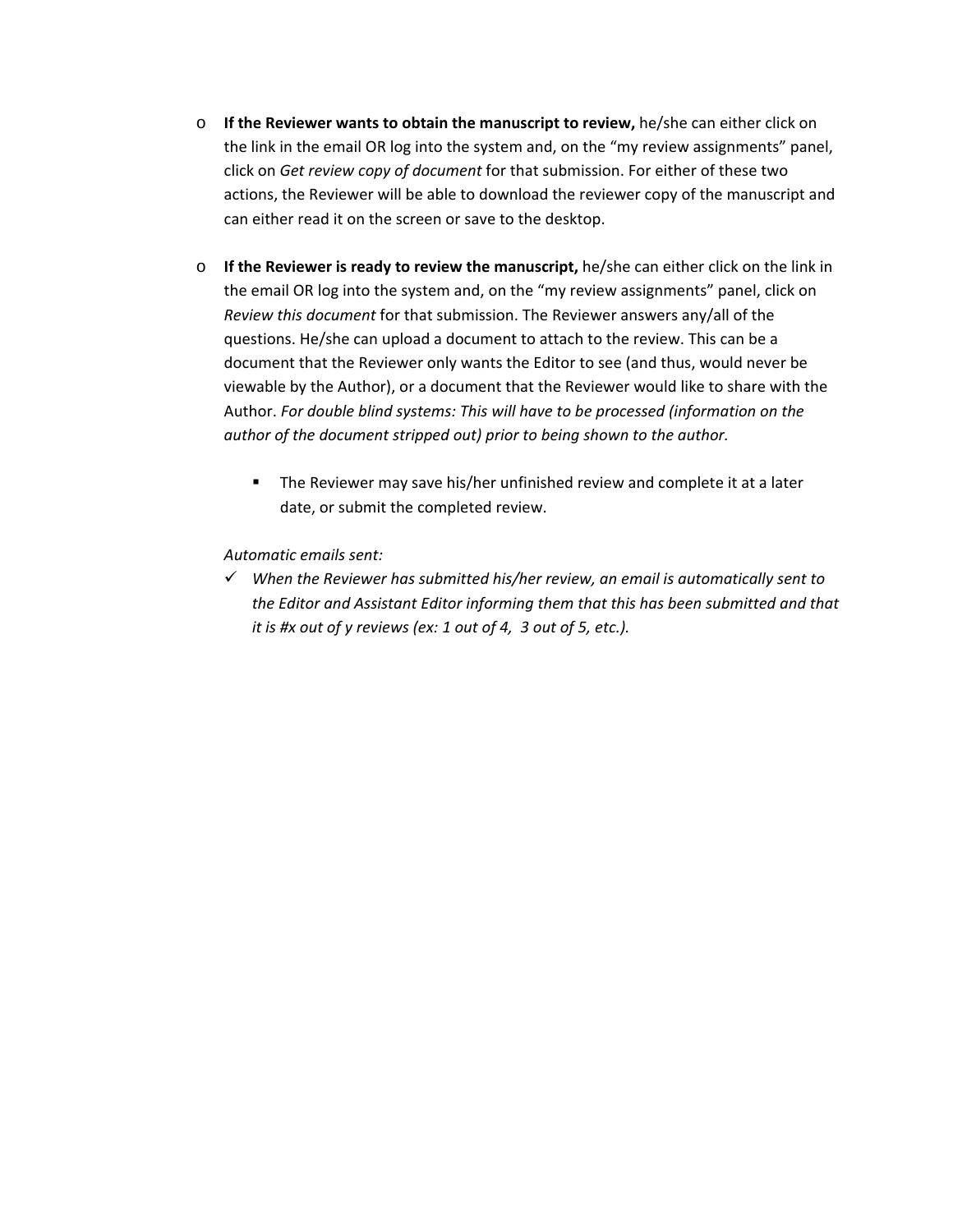- Editorial Decision
	- o When the Editor is ready to make a decision on the submission (this can be prior to assigning reviewers or receiving all the reviews), the Editor goes to the "Editor tasks" panel and clicks on the submission id. In the editor actions section, the Editor can choose the appropriate action:
		- **Accept**
		- **Reject**
		- Accept with revisions (resubmission required)

| Robotic Manipulators: From the Earth to the Moon                                                                                                |                                                                                                                                                           |                  |                    |                                                                                           |                                       |                               |
|-------------------------------------------------------------------------------------------------------------------------------------------------|-----------------------------------------------------------------------------------------------------------------------------------------------------------|------------------|--------------------|-------------------------------------------------------------------------------------------|---------------------------------------|-------------------------------|
|                                                                                                                                                 |                                                                                                                                                           |                  |                    |                                                                                           |                                       |                               |
| <b>Submission summary</b>                                                                                                                       |                                                                                                                                                           |                  |                    |                                                                                           |                                       |                               |
| <b>Submission ID: 2008-0094</b>                                                                                                                 |                                                                                                                                                           |                  |                    |                                                                                           |                                       |                               |
| <b>Corresponding author:</b> Bob Dylan (DylanB) $\boxtimes$                                                                                     |                                                                                                                                                           |                  |                    |                                                                                           |                                       |                               |
|                                                                                                                                                 | Title: Robotic Manipulators: From the Earth to the Moon                                                                                                   |                  |                    |                                                                                           |                                       |                               |
|                                                                                                                                                 | Author(s): Bob Dylan                                                                                                                                      |                  |                    |                                                                                           |                                       |                               |
|                                                                                                                                                 | <b>Type: Article</b>                                                                                                                                      |                  |                    |                                                                                           |                                       |                               |
| Submission date: 2/1/08 10:30pm                                                                                                                 |                                                                                                                                                           |                  |                    |                                                                                           |                                       |                               |
| <b>Workflow status: Pending review</b>                                                                                                          |                                                                                                                                                           |                  |                    |                                                                                           |                                       |                               |
|                                                                                                                                                 | Review status: 2 out of 2 completed [show all]                                                                                                            |                  |                    |                                                                                           |                                       |                               |
| Delegated to: $-$                                                                                                                               |                                                                                                                                                           |                  |                    |                                                                                           |                                       |                               |
| Author Comments: Please, review this asap and send me some comments.                                                                            |                                                                                                                                                           |                  |                    |                                                                                           |                                       |                               |
|                                                                                                                                                 | <b>Basic actions:</b> Edit submission details<br>Archive submission<br>Delete submission<br>Send email                                                    |                  |                    |                                                                                           |                                       |                               |
|                                                                                                                                                 | <b>Editor actions:</b> Delegate submission to subeditor<br>Selectrassign reviewers<br>Accept submission<br>Reject submission<br>Reject w/ resubmit option |                  |                    |                                                                                           |                                       |                               |
|                                                                                                                                                 |                                                                                                                                                           |                  |                    |                                                                                           |                                       |                               |
| <b>Files</b>                                                                                                                                    |                                                                                                                                                           |                  |                    |                                                                                           |                                       |                               |
| All processed files are viewable by the author. Only processed files may be shown to reviewers. Roll mouse over file name to see a description. |                                                                                                                                                           |                  |                    |                                                                                           |                                       |                               |
|                                                                                                                                                 | <b>Processed File</b>                                                                                                                                     | <b>File Type</b> | <b>Uploaded by</b> | <b>Viewable by</b>                                                                        | <b>Actions</b>                        |                               |
| <b>Original File</b><br>Robotic Manipulators.rtf Robotic Manipulators                                                                           |                                                                                                                                                           | Manuscript       | <b>Bob Dylan</b>   |                                                                                           |                                       |                               |
| clean.rtf<br>Robotic Manipulators<br>2.rtf                                                                                                      | Robotic Manipulators 2.rtf Manuscript                                                                                                                     | Attachment       | George<br>Chronis  | Fast Reviewer [remove]<br><b>Fast Reviewer2</b><br>[remove]<br>George Chronis<br>[remove] | ×<br>Show to                          |                               |
| <b>Add another file</b>                                                                                                                         |                                                                                                                                                           |                  |                    |                                                                                           |                                       |                               |
|                                                                                                                                                 |                                                                                                                                                           |                  |                    |                                                                                           |                                       |                               |
| <b>Assigned reviewers</b>                                                                                                                       |                                                                                                                                                           |                  |                    |                                                                                           |                                       |                               |
| Red background denotes overdue assignments; green indicates completed reviews.<br>Reviewer                                                      |                                                                                                                                                           | Due              |                    |                                                                                           |                                       |                               |
| Fast Reviewer (fastreviewer)                                                                                                                    | <b>Assigned</b><br>2/1/08 10:39pm                                                                                                                         | 2/2/08 10:39pm   | <b>Reminded</b>    | <b>Completed</b><br>2/1/08 10:39pm                                                        | <b>Completion time</b><br>$0.00$ days | <b>Actions</b><br>Show review |

o Clicking on any of the decisions pulls up the appropriate email template and will automatically populate the necessary fields, such as submission id, author name and email, etc.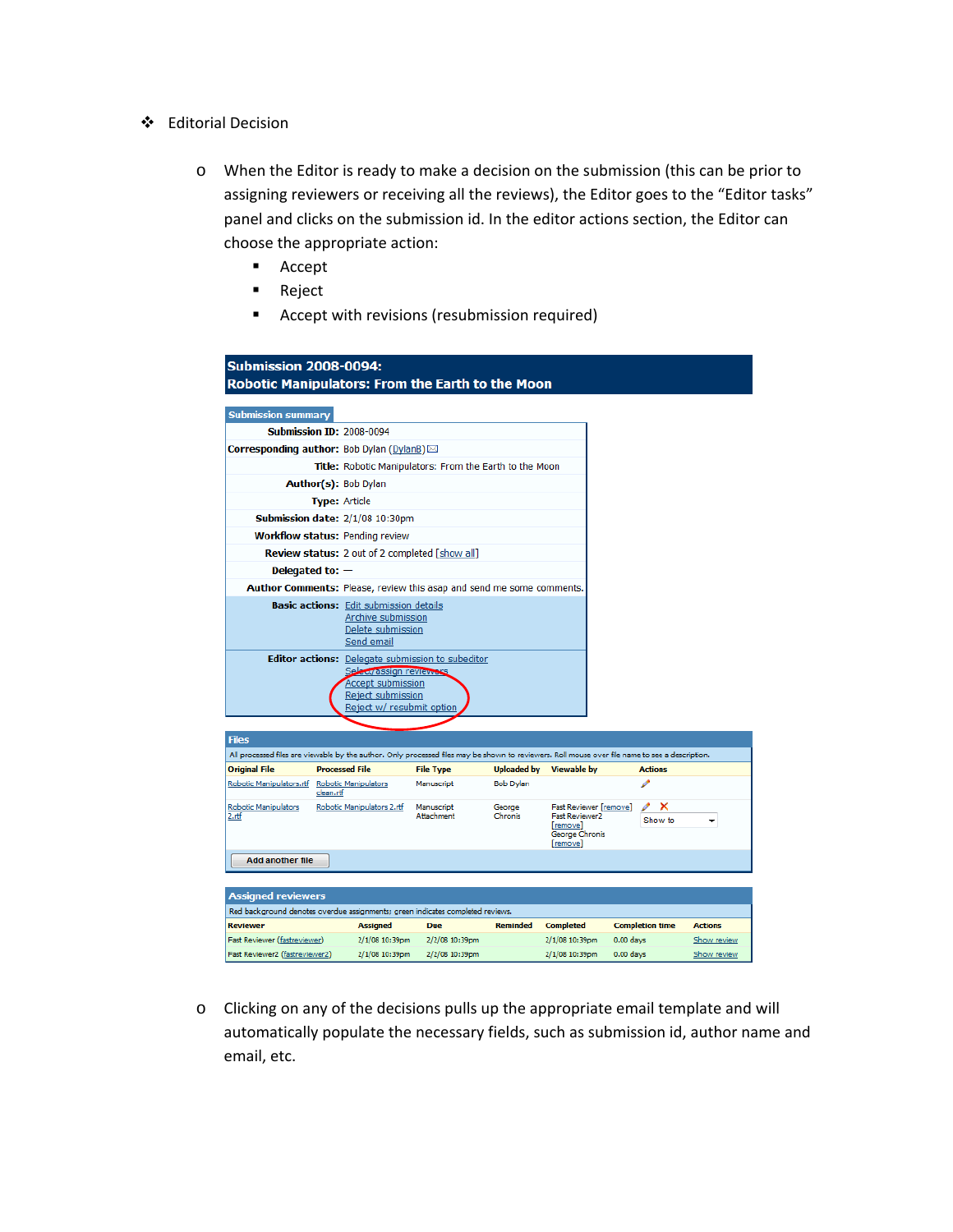

- o The Editor can make any necessary changes to the template and click "preview message." Then, if the letter reads ok, click on "send letter." This will send the decision letter to the author.
- o If the Editor wishes to notify the reviewers of the final decision made, he/she may do so by clicking on "notify reviewer" within the assigned reviewers table next to each reviewer's name.